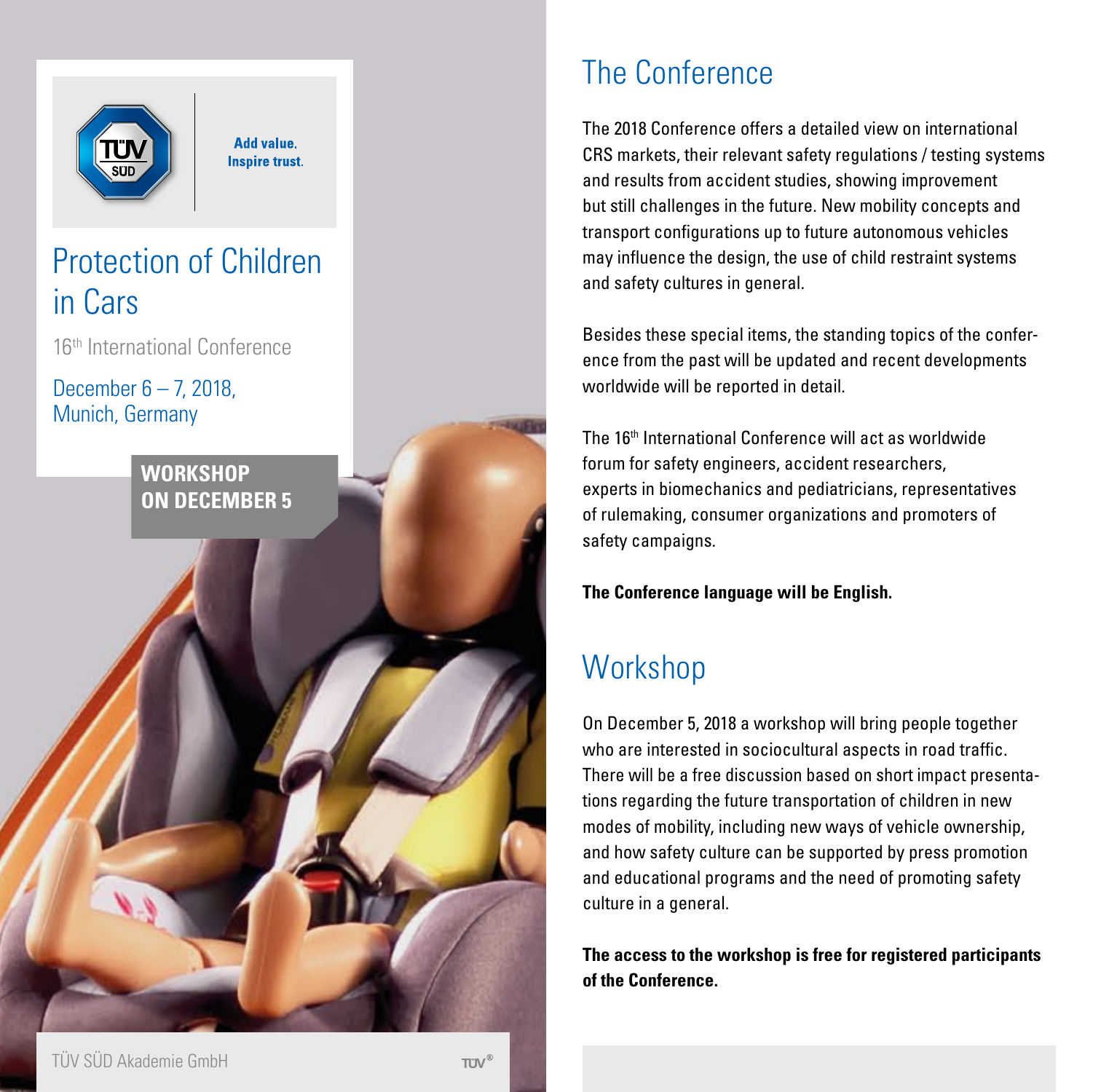# Agenda on December 6, 2018

### 09:30 Welcome

TÜV SÜD AG, Prof. Dr. Klaus Langwieder, International Safety Consulting (DE)

09:40 Problems and challenges of Child Restraint Systems in low and middle-income countries. Jac Wismans, SAFETEQ (NL)

**Consumer Information and Safety Programs** Chair: Klaus Langwieder, International Safety Consulting (DE)

10:10 Reducing child deaths on European roads

Heather Ward, Dovile Adminaite, Graziella Jost, Henk Stipdonk, Theodora Calinescu, European Transport Safety Council ETSC (BE)

### 10:35 Comparison of ANCAP and Euro NCAP Child Occupant Protection Assessment

Céline Adalian, Applus IDIADA Group (FR); Farid Bendjellal, Britax Römer Kindersicherheit GmbH (DE)

### 11:00 Coffee break

- **Standards and Rulemaking** Chair: Ralf Ambos, DEKRA Automobile GmbH (DE)
- 11:30 ISOFIX at 20 years: The past, present and future Constandinos Visvikis, CYBEX GmbH (DE)

### 11:55 Euro NCAP Child Occupant Protection – Results & Learnings on Car/CRS interactions

Farid Bendjellal, Britax Römer Kindersicherheit GmbH (DE)

### **Field Studies (Part 1)**

Chair: Kristy Arbogast, Children's Hospital of Philadelphia (US)

12:20 Fatalities of children in cars in Germany 2017 Britta Schnottale, Bernd Lorenz, Federal Highway Research Institute BASt (DE)

### 12:45 Lunch

### 14:00 Causes of fatal injury to child occupants: A ten year review of all child occupant fatalities in New South Wales, Australia

Julie Brown, Bianca Albanese, Lynne Bilston, NeuRA Injury Prevention Research Centre and University of New South Wales; Jane Elkington, NeuRA Injury Prevention Research Centre (AU)

### 14:25 Influence of the presence of children on accident causation Michael Jänsch, Heiko Johannsen, Medizinische

Hochschule Hannover (DE)

### 14:50 Findings on Child Restraint System use in Dubai

Inam Ahmad, Sjaan Koppel, Brian Fildes, David Logan, Monash University Accident Research Centre (AU)

### 15:15 Coffee break

**Field Studies (Part 2)** Chair: Philipp Wernicke, BMW Group (DE)

### 15:45 Handling of child restraint systems (CRS) with special focus on the misuse topic

Matthias Kühn, Unfallforschung der Versicherer, GDV; Gerd Müller, Technical University Berlin; Wolfgang Fastenmeier, Mensch Verkehr Umwelt, Institut für Angewandte Psychologie (DE)

### 16:10 Child Restraint Systems misuse risk with consequent modification of biomechanical evaluation Kateřina Šulcová, Faculty of Transportation, Czech Technical University in Prague; Martina Vítů, ŠKODA

16:35 Hyundai Santa Fe Child Presence Detection System to protect kids from heat-related death in vehicles

Seungkyu Kang, Hyundai Motor Company (KR)

### 17:00 Sociocultural Aspects in Road Traffic

Auto; Vít Bursík, TÜV SÜD Czech (CZ)

Workshop results presented by Philippe Lesire, LAB PSA Peugeot-Citroën Renault (FR) and Martin Paff, Editor-in-chief CHILDHOOD BUSINESS (DE)

17:30 End of first conference day

Evening Event

# Agenda on December 7, 2018

**Test Procedures and Dummies (Part 1)** Chair: Susanne Tylko, Transport Canada (CA)

### 09:00 Vehicle pitch in frontal crashes – implications for children in the rear rows

Matthew R. Maltese, Joshua Snitzer, Seth Fein, Children's Hospital of Philadelphia, Center for Injury Research and Prevention (US)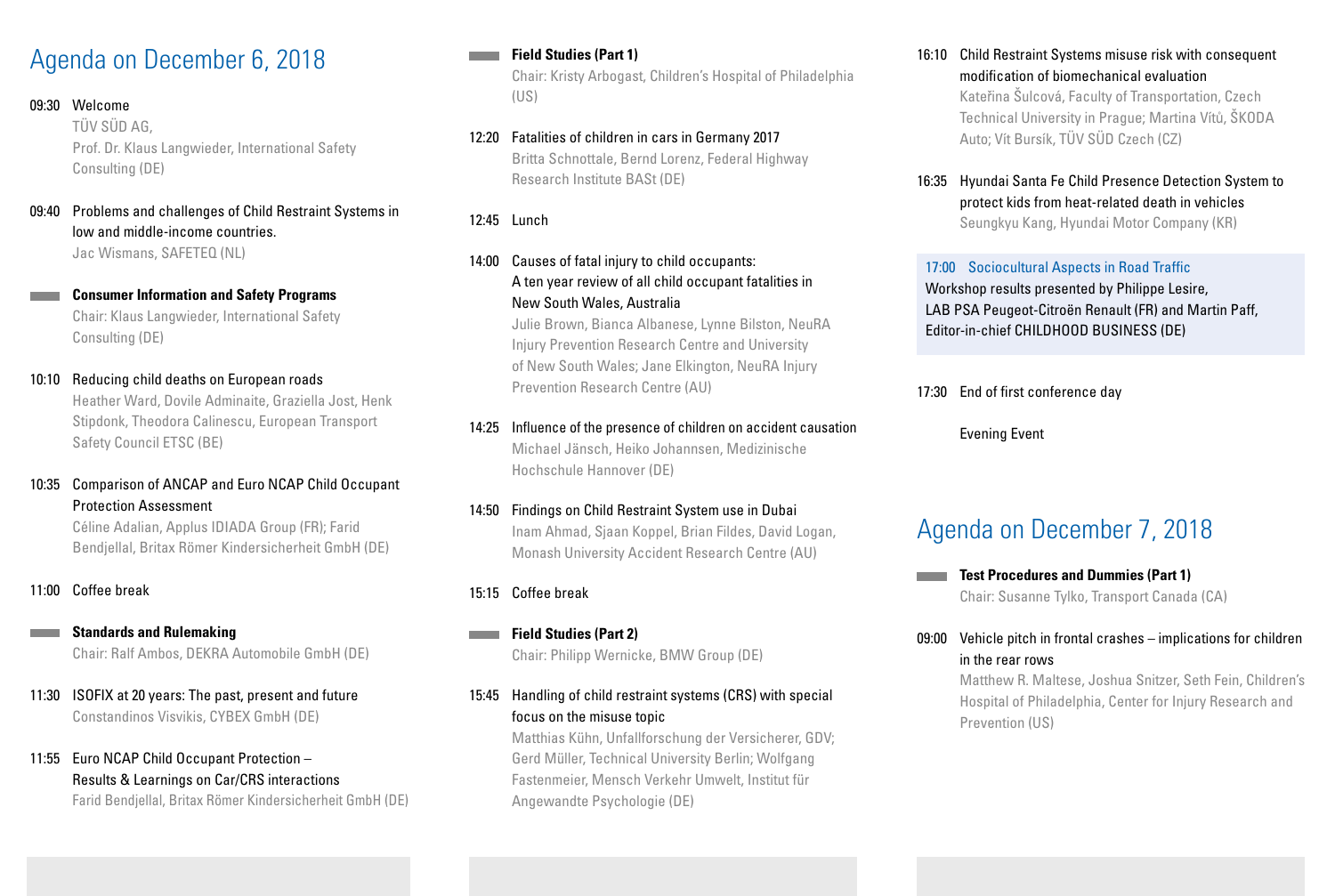### 09:25 A comparison of Q10 update and current Q10 dummies in frontal and side impact sled tests

Katarina Bohman, Isabelle Stockman, Lotta Jakobsson, Maria Wimmerstedt, Volvo Cars; Dion Kruse Autoliv Research, Håkan Sundmark Autoliv Sverige (SE)

### 09:50 A new Q10 Dummy shoulder and neck design evaluation of sled test results

Hakan Ipek, Daimler AG (DE); ACEA TF NCAP Expert Group Child Safety

### 10:15 Coffee break

### **Test Procedures and Dummies (Part 2)**

Chair: Bernd Lorenz, Federal Highway Research Institute BASt (DE)

### 10:45 Q10 Update Kit – hardware design and evaluation using Human Body Model simulations

Paul Lemmen, Antony Dudley, Juan Gonzalez, Cellbond ATD (UK); Britta Schnottale, Julian Ott, Federal Highway Research Institute BASt (DE)

### 11:10 Development of Cellbond-Phitec finite element Q6 crash test dummy

Daniele Speziani, Elena Riscaldina, Michela Vaira, Phitec Ingegneria (IT); Petros Goutas, Chamila Bamunuarachchige, Cellbond ATD (UK)

### **Development and Evaluation of Safety Products**

Farid Bendjellal, Britax Römer Kindersicherheit GmbH (DE)

### 11:35 Reclined infant carriers: Is there a gap in UN ECE Reg. 129?

Andreas Ratzek, ADAC e.V., Technik Zentrum (DE)

### 12:00 Not in-crash infant comfort and safety

Damien Subit, François Renaudin, Dorel France (FR)

### 12:25 Lunch

### **Design and Comfort Issues**

Chair: Reiner Nett, Joyson Safety Systems Germany GmbH (DE)

### 13:30 Comfort of children in cars: Feasibility of Discomfort Avoidance Behaviour (DAB) as a measure of comfort in a naturalistic setting

Bianca Albanese, NeuRA Injury Prevention Research Centre and University of New South Wales (AU); Katarina Bohman, Volvo Cars (SE); Lynne Bilston, NeuRA Injury Prevention Research Centre and University of New South Wales; Sjaan Koppel, Judith Charlton, Monash University; Julie Brown, NeuRA Injury Prevention Research Centre and University of New South Wales (AU)

### 13:55 Comfort analysis of a Child Restraint System using human body model

Andreas Weinert, Amit Ahirrao, Richard Frank, Britax Römer Kindersicherheit GmbH (DE); Daniele Speziani, Irene Rabino, Phitec Ingegneria (IT)

### 14:20 Belt slip issues in booster seats – which geometrical properties enable good belt adjustment for children Heiko Johannsen, CSC Car Safety Consulting UG (DE)

### 14:45 Resumé, outlook and farewell Philippe Lesire, LAB PSA Peugeot-Citroën Renault (FR) Klaus Langwieder, International Safety Consulting (DE)

### 15:00 End of the conference

# Workshop on December 5, 2018

### **Sociocultural Aspects in Road Traffic**

Chair:

Philippe Lesire, LAB PSA Peugeot-Citroën Renault (FR); Jana Olivier, BMW Group (DE)

### 14.00

### **Keynote**

**Road Safety in the mirror of social change: recent evolutions in mobility offers, their social representation and impact on driving behavior**

Ralf Engel, Director General of DATAR (FR)

### 14:30 **SESSION 1**

### **Safety Culture regarding Child passengers**

### **Studying a Shift in Child Passenger Safety Culture**

Sharon Levi, Fabi Shalit Reitman, Boaz Segal, Ayelet Givaty, Shlomi Tal, Beterem – Safe Kids Israel

15:15 Coffee break

### 15:30 **SESSION 2:**

**Influence of Future Autonomous Cars on Child Safety Considering child passenger safety when designing, developing and marketing autonomous vehicles** Lorrie Walker, Safe Kids Worldwide (USA)

16:15 Coffee break

### 16:45 **SESSION 3**

**Need for Press Promotion to Support Safety Culture and Educational Programs of Child Safety in Road Traffic**

Open discussion with Martin Paff, Editor-in-chief CHILDHOOD BUSINESS